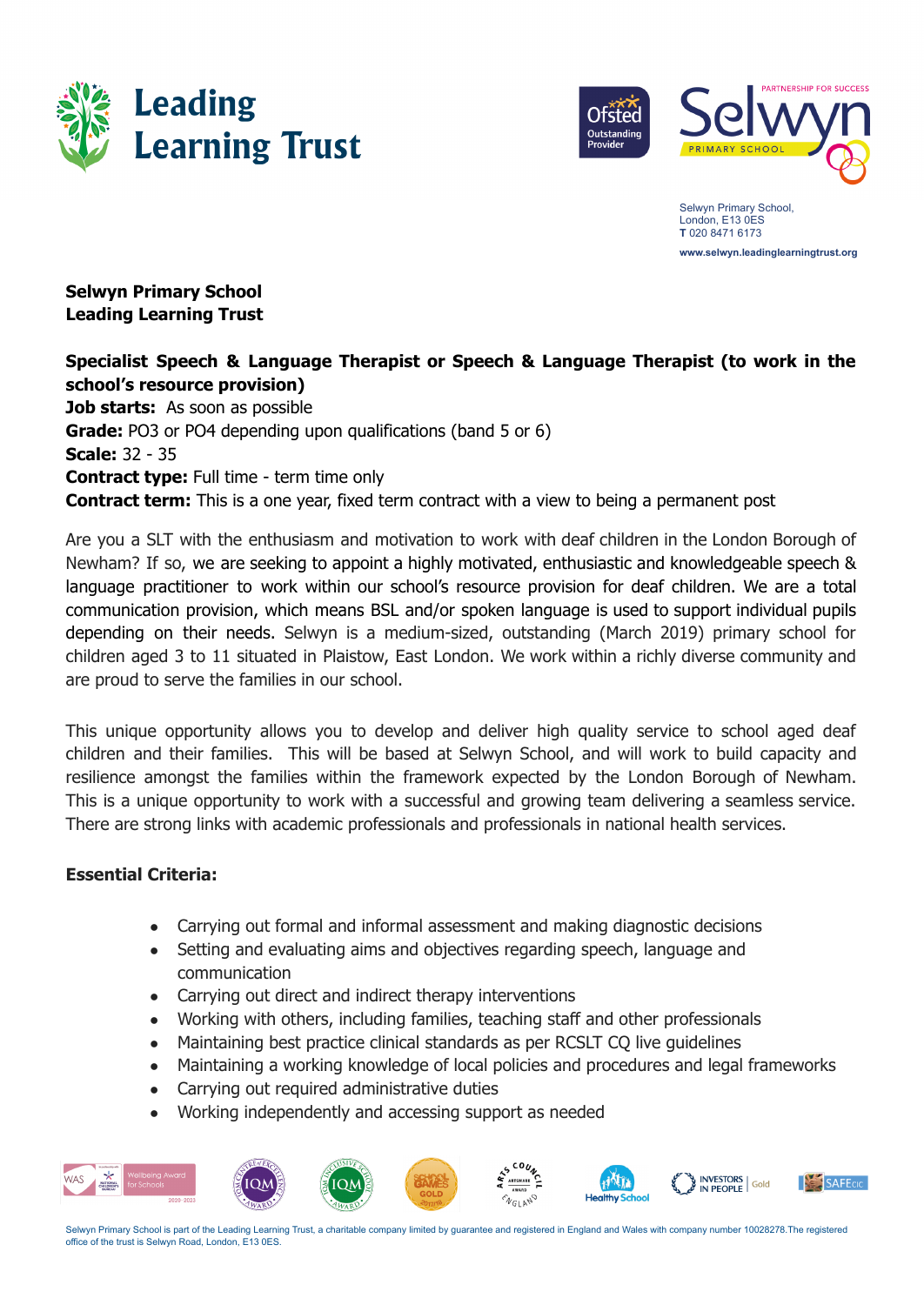- Taking independent responsibility for continuing professional development and maintaining up to date HCPC registration
- Any other duties as discussed with the leadership team
- A passion for working with Deaf children of school age
- Good communication and interpersonal skills
- Knowledge and understanding of working within a culturally diverse community
- Ability to develop effective strategies to engage hard-to-reach families
- Experience of liaising effectively with relevant agencies, including health professionals.
- Current member of the HCPC and RCSLT

#### **Desirable but not essential:**

- Demonstrable experience of working with children who use cochlear implants and hearing aids, including a strong focus on listening and spoken language
- A qualification in BSL
- At least 2 years experience as an SLT with additional training and experience of working with deaf children and their families. Experienced in delivering training to educational professionals
- Experience of developing language programmes with a focus on speaking and listening
- Experience working with children with Sensory Processing Disorders
- Experience working with children with complex needs including ASD. This may also include children who may use alternative forms of communication (AAC)
- Training and experience working with children with challenging behaviours

### **We can offer you:**

- Quality first professional development, including supporting BSL proficiency or AV certification
- Curious children, who love learning
- A supportive, forward thinking, and dedicated team of colleagues
- An energetic and sociable team

Closing date for applications

Shortlisting:

Interviews:

Visits to the school are welcomed. Please contact the school's office to arrange an appointment with a member of our leadership team. Further information about our school can be found on our website - Selwyn Primary [Website](https://selwyn.leadinglearningtrust.org/)

Selwyn Primary School is committed to safeguarding and promoting the welfare of children and expect all our staff to share this commitment. All staff are subject to a satisfactory enhanced DBS check as well